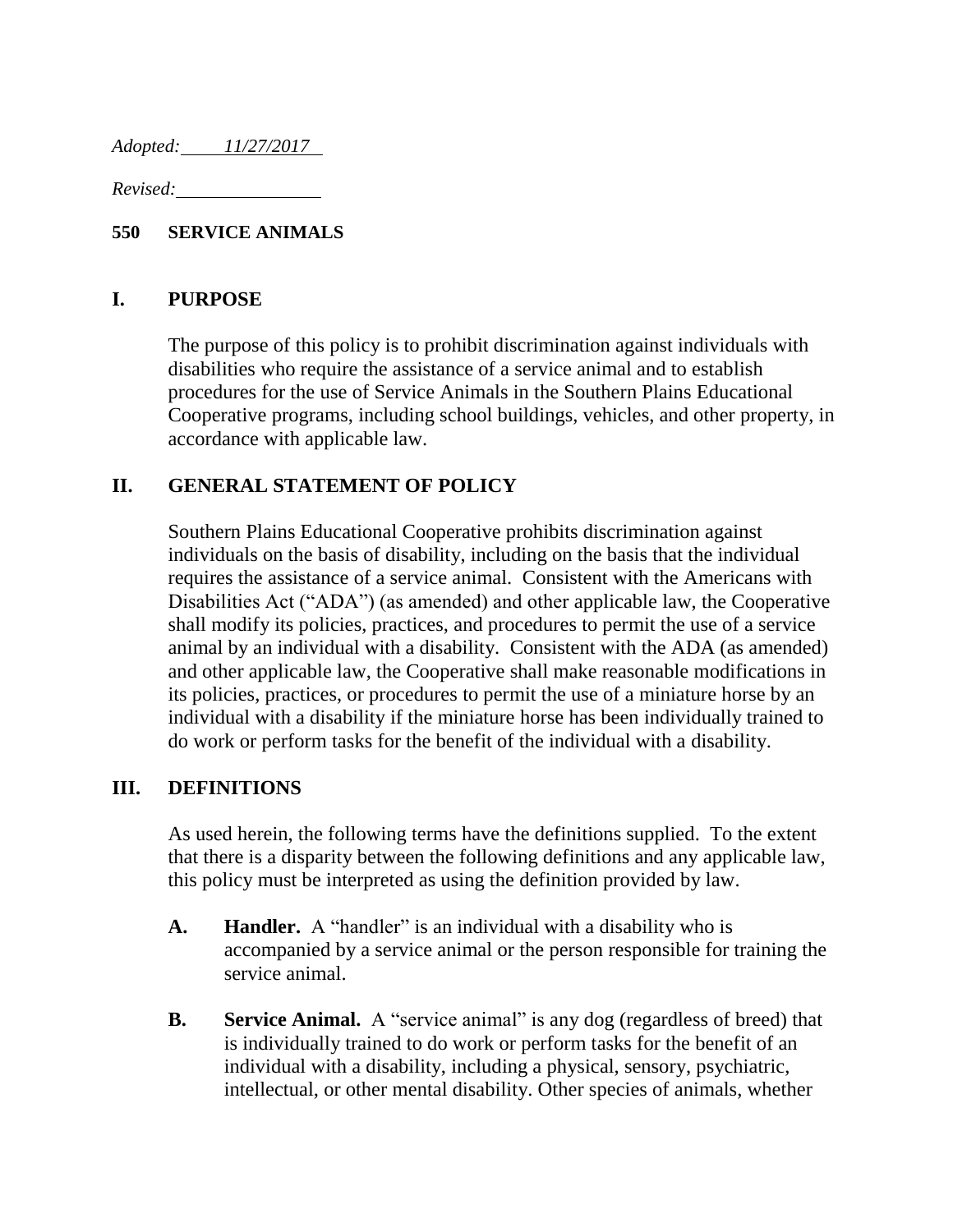wild or domestic, trained or untrained, are not service animals for the purposes of this definition.

- 1. The work or tasks performed by a service animal must be directly related to the individual's disability.
- 2. Examples of work or tasks include, but are not limited to, assisting individuals who are blind or have low vision with navigation and other tasks, alerting individuals who are deaf or hard of hearing to the presence of people or sounds, providing non-violent protection or rescue work, pulling a wheelchair, assisting an individual during a seizure, alerting individuals to the presence of allergens, retrieving items such as medicine or the telephone, providing physical support and assistance with balance and stability to individuals with mobility disabilities, and helping persons with psychiatric and neurological disabilities by preventing or interrupting impulsive or destructive behaviors.
- 3. The crime deterrent effects of an animal's presence and the provision of emotional support, well-being, comfort, or companionship do not constitute work or tasks for the purposes of this definition.

# **IV. RIGHTS AND RESPONSIBILITIES**

- **A. Equal Access.** A handler has the right to be accompanied by a service animal whenever and to the same extent that the handler has the right: (a) to be present on Cooperative property or in Cooperative facilities; (b) to attend or participate in any event, activity, or program sponsored by the Cooperative; or (c) to be transported in a vehicle that is operated by or on behalf of the Cooperative.
- **B. Equal Treatment.** Except as provided herein, the Cooperative shall not ask or require an individual with a disability to pay any surcharge for being accompanied by a service animal. The Cooperative will not isolate an individual with a disability accompanied by a service animal from individuals without service animals or otherwise treat an individual with a disability who is accompanied by a service animal less favorably than individuals without service animals.
- **C. Damages and Liability.** The Cooperative reserves the right to charge all handlers for any damage caused by the handler's service animal, to the same extent that it charges other individuals for damages they cause. A handler who is accompanied by a service animal is liable for any and all harm, injury, or damage caused by the service animal.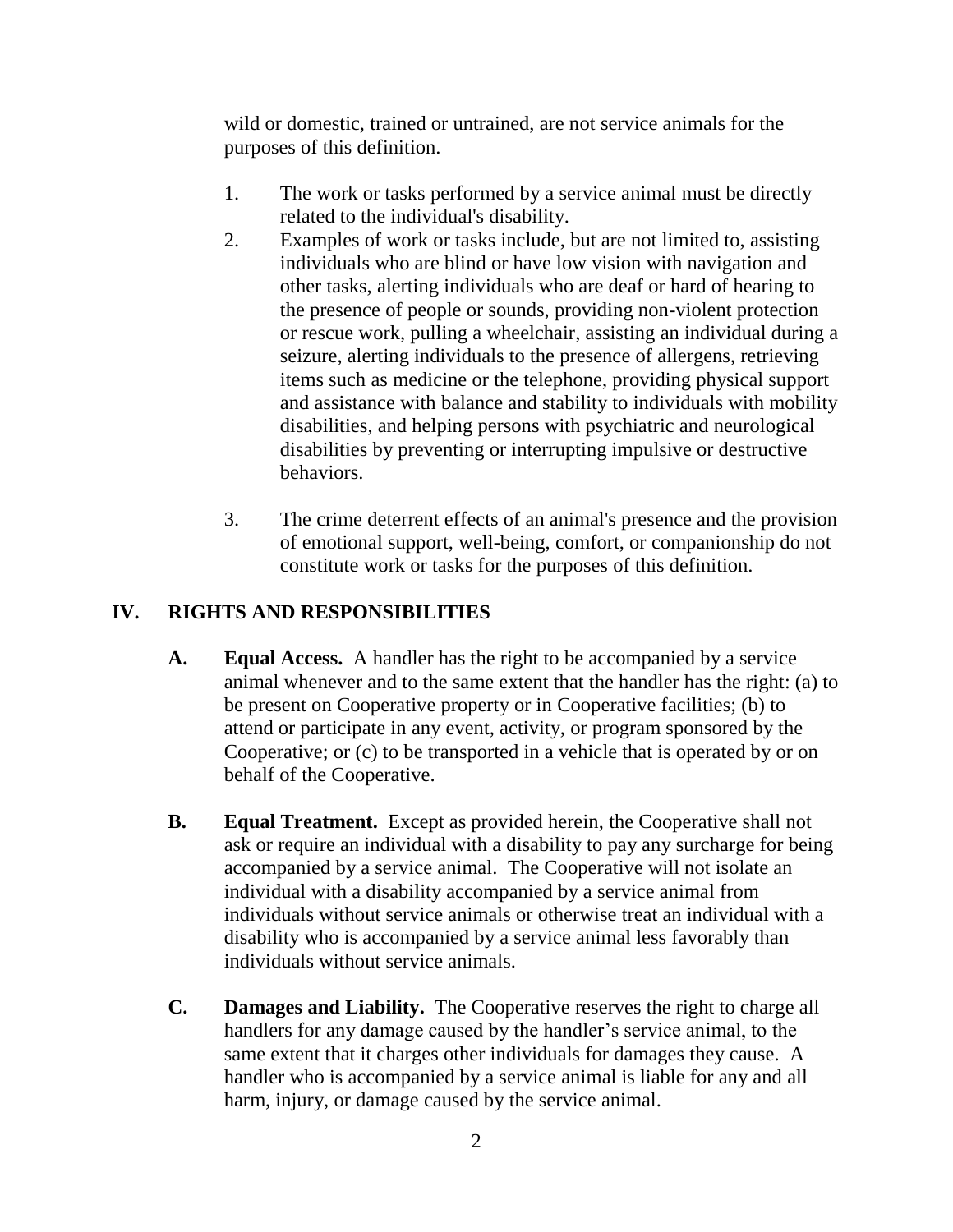- **D. Care and Supervision.** The Cooperative is not responsible for the care or supervision of any service animal. A handler who is accompanied by a service animal is solely responsible for the care and supervision of the service animal, including, but not limited to, feeding, watering, cleaning, and toileting. Neither the Cooperative nor its staff will assume such responsibilities. In addition, each handler is responsible for ensuring that the service animal is properly vaccinated in accordance with Minnesota law.
- **E. Service Animals Must Be Under the Handler's Control.** A service animal must be under the control of its handler. Each handler is responsible for ensuring that the service animal is harnessed, leashed or tethered so the handler can maintain control of the animal unless: (a) the handler is unable to use the harness, leash or tether because of the disability; or (b) the use of such a harness, leash or tether would interfere with the service animal's, safe, effective performance of work or tasks.
	- 1. Under the two exceptions, described above, where the service animal can not be effectively harnessed, leashed or tethered, the service animal must be otherwise under the handler's control through voice control, signals, or other effective means.
- **F. Removal.** The Cooperative may require a handler to remove a service animal from Cooperative property, a Cooperative facility, a vehicle operated by or on behalf of the Cooperative, or a Cooperative sponsored event, activity, or program if:
	- 1. The service animal is out of control and the handler does not take effective action to control it;
	- 2. The service animal is not housebroken;
	- 3. The service animal poses a direct threat to the health and safety of others; or
	- 4. The service animal's presence would fundamentally alter the nature of the Cooperative's service, program, or activity.

If the Cooperative requires a handler to remove a service animal, the individual with a disability may remain on Cooperative property, in a Cooperative facility, in a vehicle operated by or on behalf of the Cooperative, or at a Cooperative sponsored event, activity, or program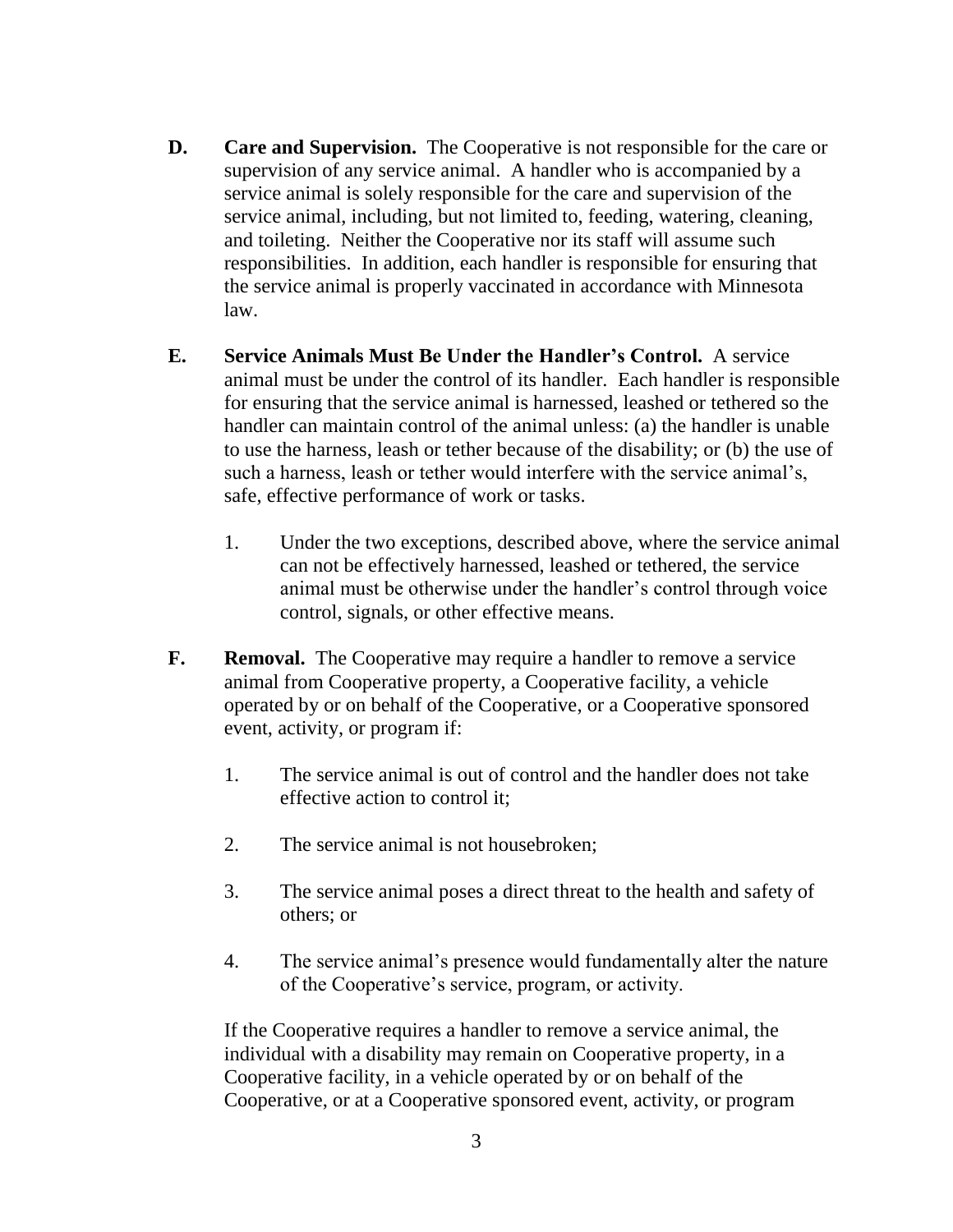without having the service animal, unless the individual would otherwise be subject to removal in accordance with applicable law or Cooperative policy.

- **G. Permitted Inquires.** Unless it is readily apparent that an animal is trained to do work or perform tasks for an individual with a disability, Cooperative staff may ask the following questions:
	- 1. If the animal is required because of a disability; and
	- 2. If so, what work or task the animal has been trained to perform.

The Cooperative will not require documentation, such as proof that the animal has been certified, trained, or licensed as a service animal.

Unless otherwise authorized or required to do so by law (e.g., when developing an individualized education program pursuant to the Individuals with Disabilities Education Act or developing a plan of accommodation pursuant to Section 504 of the Rehabilitation Act), Cooperative staff will not ask about the nature or extent of an individual's disability.

- **H. Allergies.** If a student or employees notifies the Cooperative that he or she is allergic to a service animal, the Cooperative will balance the rights of the individuals involved and consider available options. Generally, allergies that are not life threatening are not a valid reason for prohibiting the presence of a service animal. Similarly, fear of animals is generally not a valid reason for prohibiting the presence of a service animal.
- **I. Working Status of Service Animals.** Students, parents, and Cooperative employees should not feed or pet a service animal without permission from the handler. In addition, students, parents, and employees generally should not seek to separate a service animal from its handler.

## **J. Requests for Service Animals.**

1. In the interest of efficient administration, an individual with a disability intending to bring a service animal to a Cooperative facility, a vehicle operated by or on behalf of the Cooperative, or a Cooperative sponsored event, activity, or program is encouraged to provide notice to the Cooperative regarding the service animal as early as is practicable and prior to bringing the animal to a Cooperative facility, vehicle operated by or on behalf of the Cooperative, or Cooperative sponsored event, activity, or program.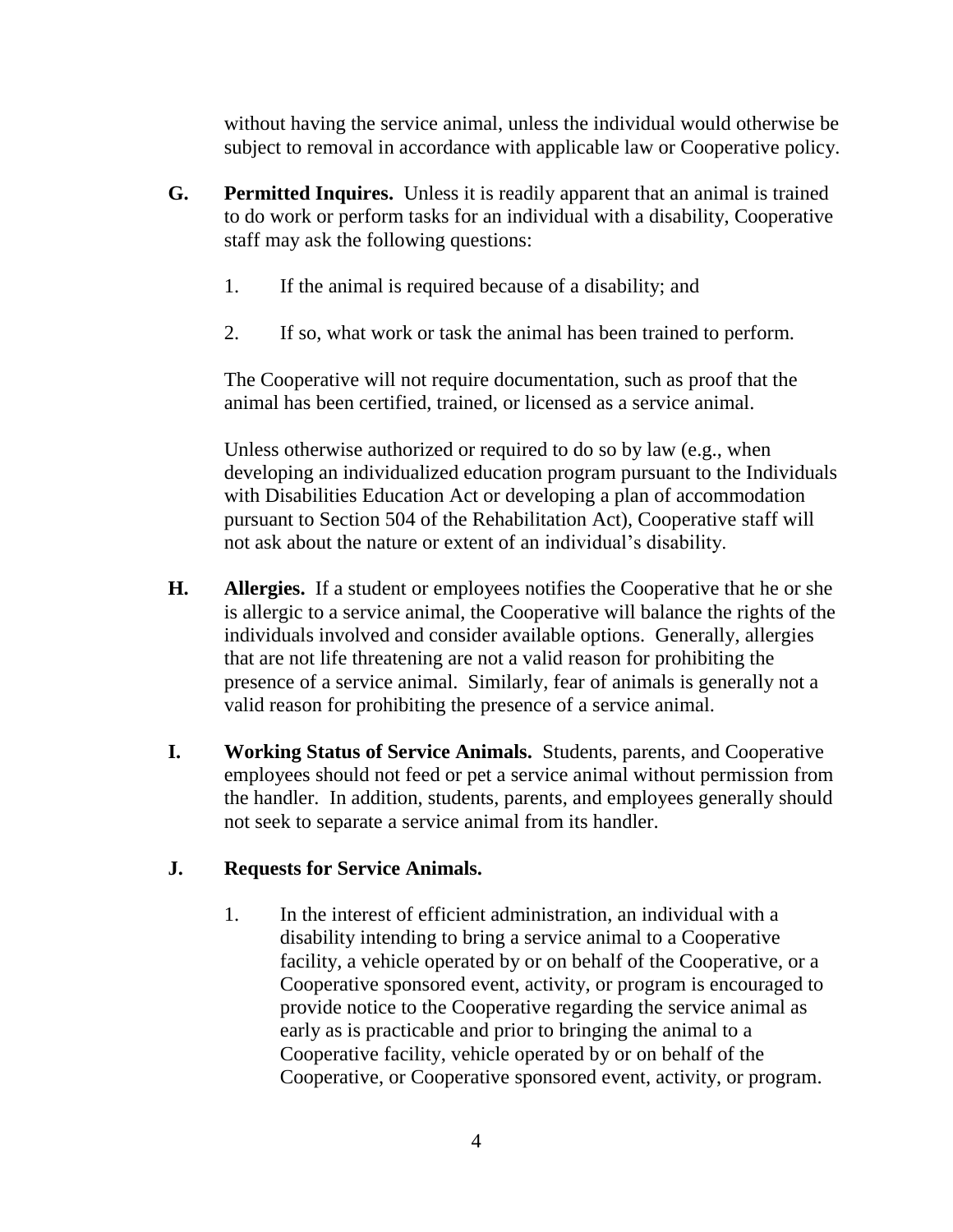- 2. If the service animal is to accompany a student or employee on a permanent or long-term basis, the employee, student, or student's parent or guardian must submit a written request to obtain permission for the service animal to accompany the individual with a disability to work, school, or to a Cooperative sponsored event, activity, or program. The written request must be delivered to Stephanie Schmitz at the Southern Plains Alternative Programs at least ten business days prior to bringing the service animal to work, school or the Cooperative event, activity, or program.
	- a. Such requests must contain documentation the animal's required immunizations as well as a letter from a licensed veterinarian who has examined the animal within the last 30 days which states that the animal is in good health and does not pose a direct threat to the health and safety of others.
	- b. At the time of the request, applicants must also provide the Cooperative assurance that the animal has been treated for and is free of fleas and ticks, is housebroken and is under the control of its handler.

### **V. ADDITIONAL LIMITATIONS FOR MINIATURE HORSES**

- **A. Reasonable Modifications Required.** The Cooperative must make "reasonable" modifications in policies, practices, or procedures to permit the use of a miniature horse by an individual with a disability if the miniature horse has been individually trained to do work or perform tasks for the benefit of an individual with a disability. In determining whether reasonable modifications in policies, practices, or procedures can be made to allow a miniature horse into a specific facility, the Cooperative shall consider –
	- 1. The type, size, and weight of the miniature horse and whether the facility can accommodate these features;
	- 2. Whether the handler has sufficient control of the miniature horse;
	- 3. Whether the miniature horse is housebroken; and
	- 4. Whether the miniature horse's presence in a specific facility compromises legitimate safety requirements that are necessary for safe operation.